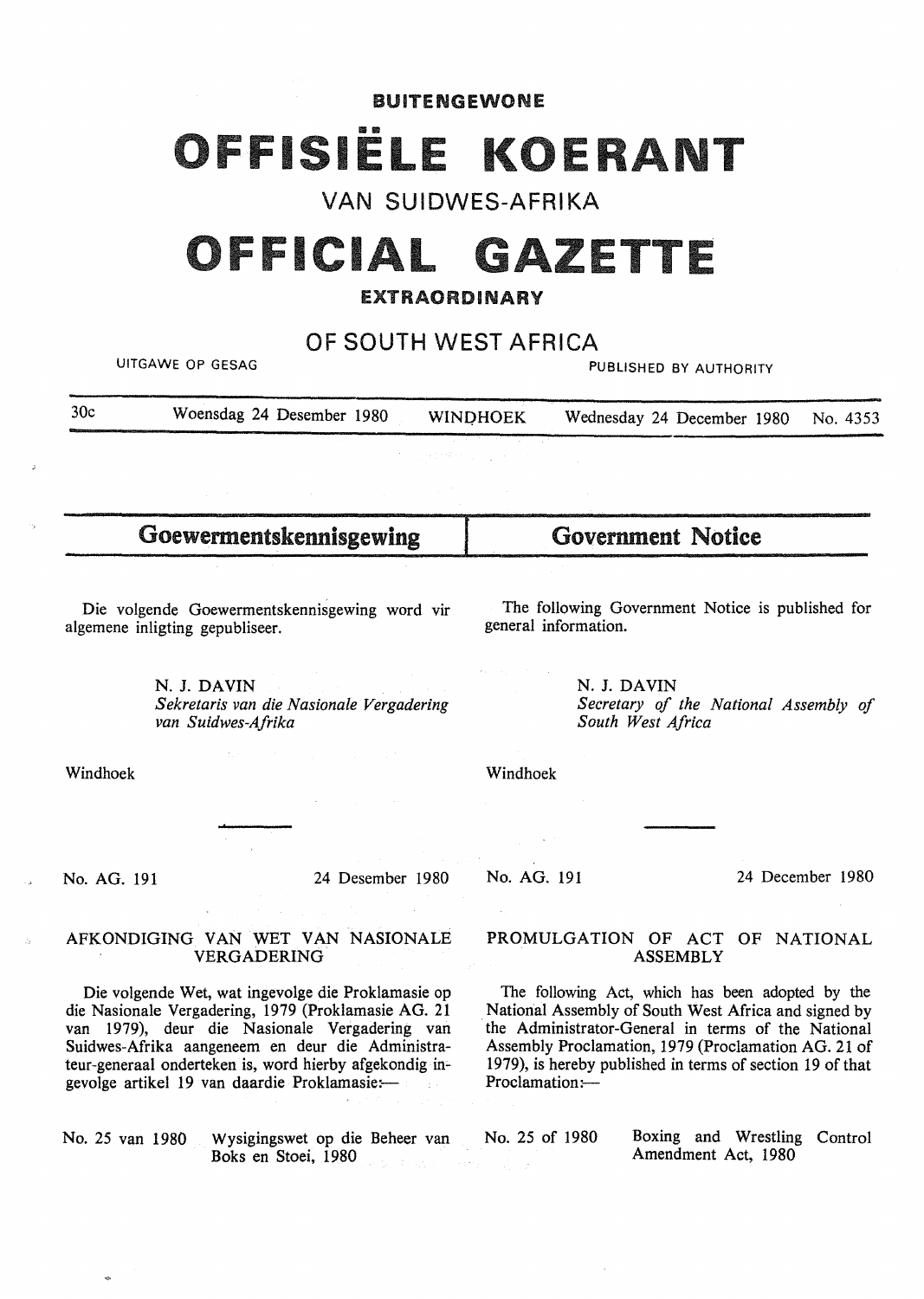#### **Wet No.** *25,* **1980 WYSIGINGSWET OP DIE BEHEER VAN BOKS EN STOEi, 1980**

*(Afrikaanse* · *teks deur die Administrateur-generaal op 17 Desember 1980) onderteken* 

### **WET**

**Tot wysiging van die Wet op die Debeer van Boks en Stoel, 1980, ten einde voorsiening te maak vir die uitbreidlng van die bevoegdhede van die raad, vir beheer oor afrigters en vir bykomstige aangeleenthede.** 

**DAAR WORD** BEPAAL deur die Nasionale Vergadering van Suidwes-Afrika, soos volg:-

Wysiging van artikel I van Wet II van 1980.

1. Artikel 1 van die Wet op die Beheer van Boks en Stoei, 1980 (hieronder die Hoofwet genoem), word hierby gewysig-

- (a) deur die omskrywing van "beampte" deur die volgende omskrywing te vervang:
	- "(i) 'beampte' 'n skeidsregter, beoordelaar, tydhouer, assistent-tydhouer, aankondiger, helper, afrigter of krytmeester; (ii)"; en
- (b) deur die omskrywing van "promotor" te skrap.

Wysiging van artikel 7 van Wet II van 1980.

 $\frac{1}{2}$ 

- 2. Artikel 7 van die Hoofwet word hierby gewysig -
- (a) deur subparagraaf (i) van paragraaf *(c)* deur die volgende subparagraaf te vervang:
	- "(i) as bokser, stoeier of beampte, om in die hoedanigheid, waarin hy aldus geregistreer is, aan toernooie deel te neem en, in die geval van 'n beampte wat 'n afrigter is, 'n bokser of stoeier vir deelname aan 'n toernooi af te rig; of";
- (b) deur subparagraaf (i) van paragraaf (g) deur die volgende subparagraaf te vervang:
	- "(i) alle ooreenkomste wat tussen die promotor van die toernooi en die boksers, stoeiers of beamptes wat daaraan sal deelneem, aangegaan is;";
- (c) deur subparagraaf (iv) van paragraaf *(g)* deur die volgende subparagraaf te vervang:

 $\mathcal{A}_1$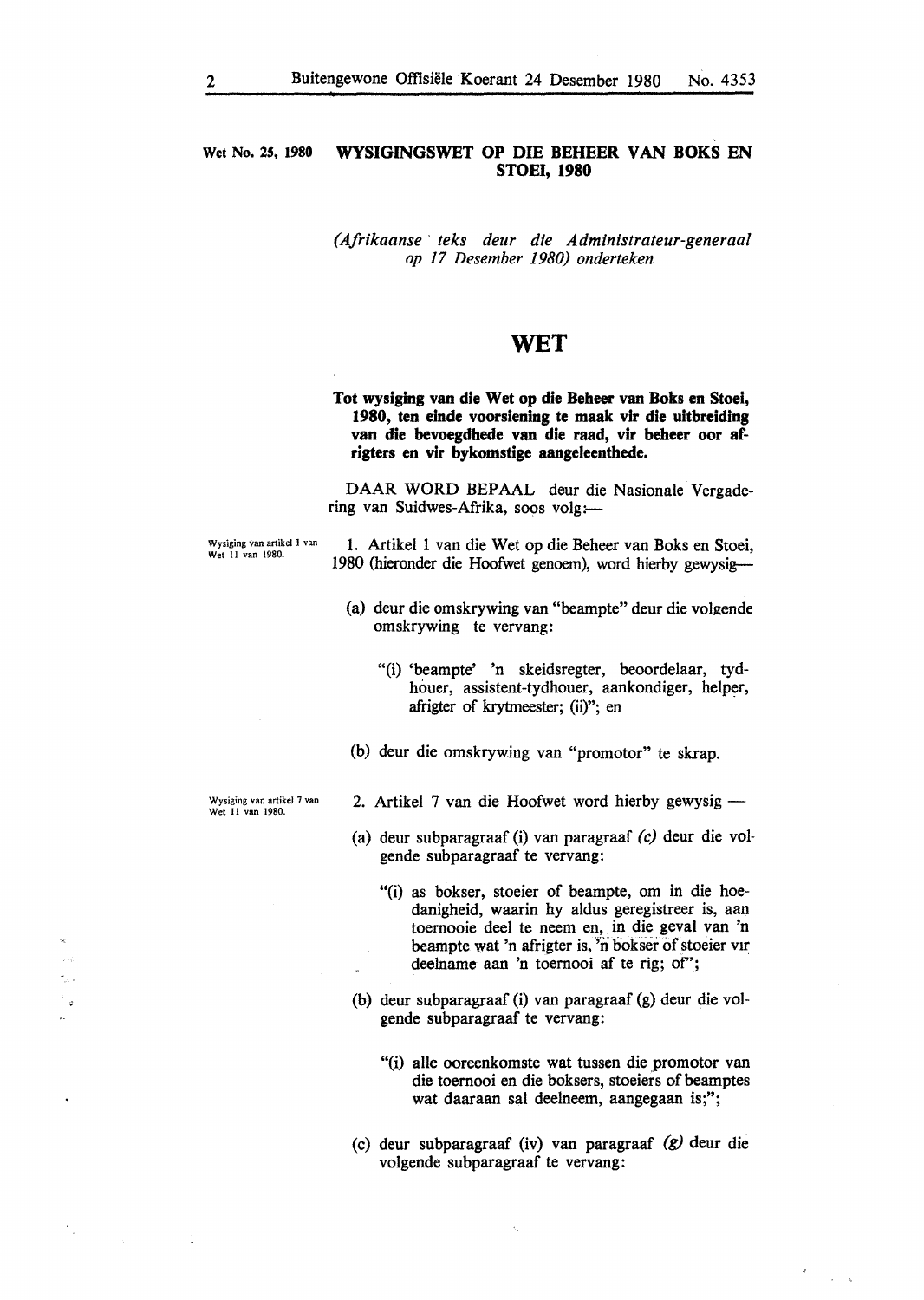#### **BOXING AND WRESTLING CONTROL AMEND- Act No. 25, 1980 MENT ACT, 1980**

*(Afrikaans text signed by the Administrator-General on 17 December 1980)* 

# **ACT**

**To amend the Boxing and Wrestling Control Act, 1980, in order to provide for the extension of the powers of the board, for the control of trainers and for other incidental matters.** 

BE IT ENACTED by the National Assembly of South West Africa, as follows:-

1. Section 1 of the Boxing and Wrestling Control Act, 1980 (hereinafter referred to as the principal Act), is hereby amended -

- (a) by the substitution for the definition of "official" of the following definition:
	- "(i) 'official' means any referee, judge, timekeeper, assistant timekeeper, announcer, second, trainer or ringmaster; (i)"; and
- (b) by the deletion of the definition of "promotor".
- 2. Section 7 of the principal Act is hereby amended Amendment of section 7 of

(a) by the substitution for subparagraph (i) of paragraph *(c)* of the following subparagraph:

- "(i) as a boxer, wrestler or official, to take part in tournaments in the capacity in which he has been so registered and, in the case of an official being a trainer, to train any boxer or wrestler for participation in any tournament; or";
- (b) by the substitution for subparagraph (i) of paragraph (g) of the following subparagraph:
	- "(i) all agreements entered into between the promoter of the tournament and the boxers, wrestlers or officials who will participate therein;";
- (c) by the substitution for subparagraph (iv) of paragraph  $(g)$  of the following subparagraph:

Act 11 of 1980.

**Amendment of section** I of Act 11 of 1980.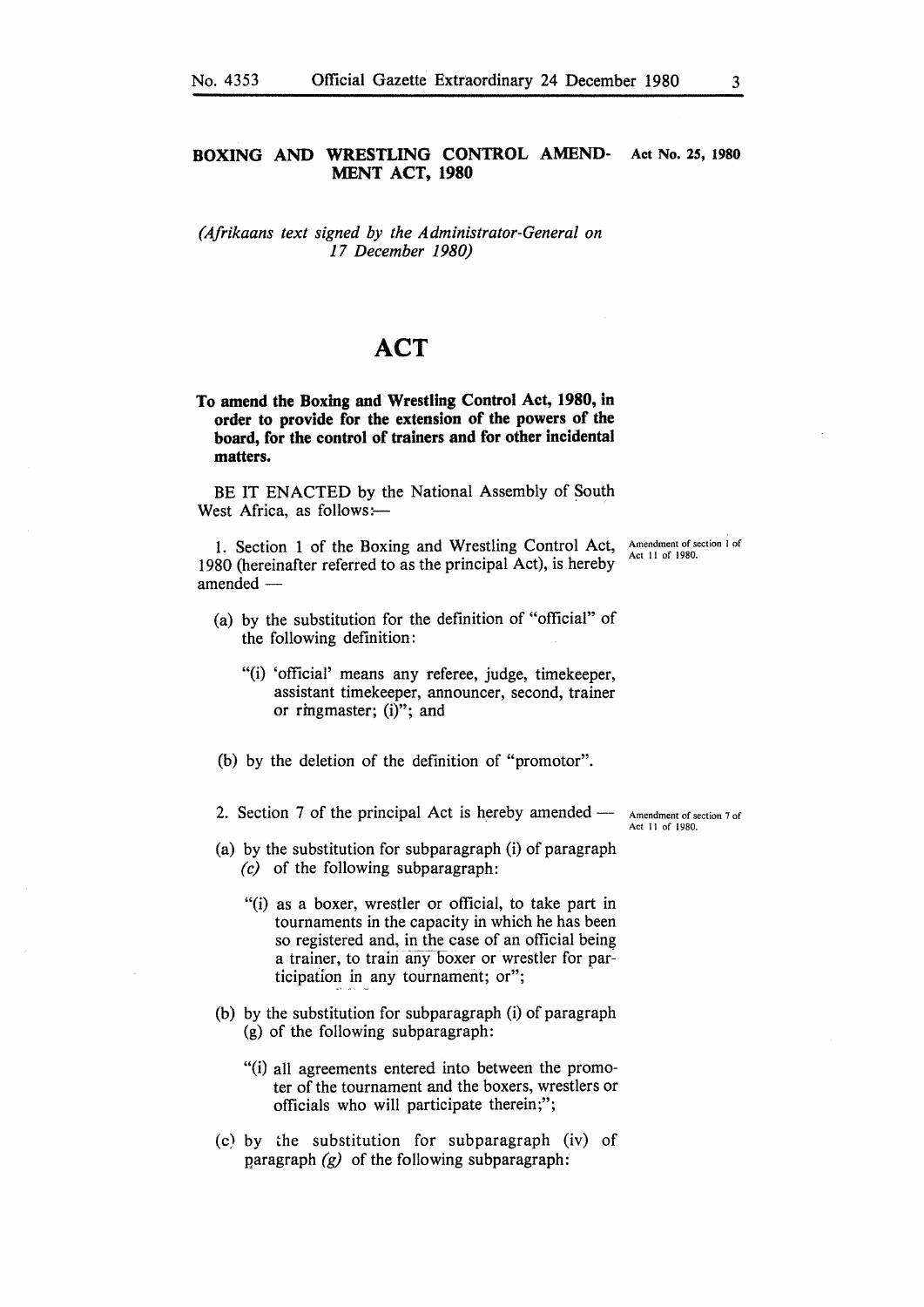**Wet No. 25, 1980 WYSIGINGSWET OP DIE BEHEER** VAN **BOKS** EN **STOEi, 1980** 

- "(iv) 'n eksemplaar van elke voorgenome advertensie of program wat op die toernooi betrekking het,";
- (d) deur paragraaf *(h)* deur die volgende paragraaf te vervang:
	- *"(h)* om, indien 'n ooreenkoms tussen 'n promotor en 'n bokser, stoeier of beampte voorsiening maak vir die betaling van 'n vasgestelde bedrag aan die bokser, stoeier of beampte as besoldiging vir sy dienste by of ten opsigte van enige voorgenome toernooi, te vereis dat die promotor daardie bedrag by die raad deponeer op of voor 'n bepaalde datum voor die datum van die toernooi, om, behoudens die bepalings van paragraaf (j), ooreenkomstig die ooreenkoms deur die raad uitbetaal te word nadat die toernooi gehou is en indien so 'n vereiste nie nagekom word nie, 'n lisensie wat kragtens paragraaf *(f)* uitgereik is, in te trek;".

Wysiging van artikel 12 van Wet 11 van 1980.

3. Artikel 12 van die Hoofwet word gewysig deur paragraaf *(a)* deur die volgende paragraaf te vervang:

*"(a)* as bokser, stoeier of beampte aan 'n toernooi deelneem nie of 'n bokser of stoeier vir deelname aan 'n toernooi afrig nie; of".

Kort titel.

4. Hierdie Wet heet die Wysigingswet op die Beheer van Boks en Stoei, 1980.